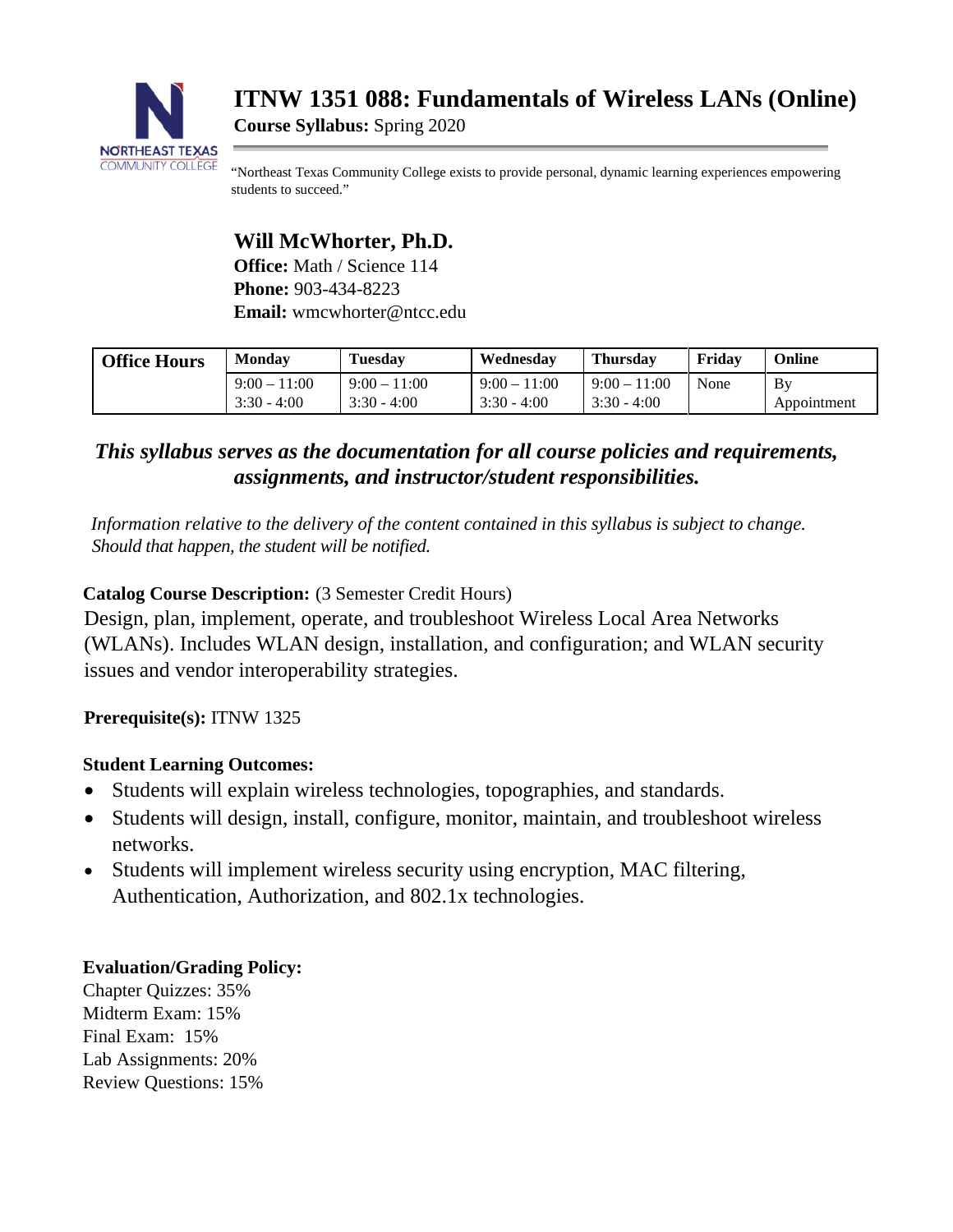## *Chapter Quizzes*

There will be a quiz over each chapter of the book covered in the course. These quizzes will consist of mostly multiple-choice questions with possibly a few short answer questions as well. Students will be allowed to use the textbook for reference. Chapter quizzes can be taken at home.

## *Midterm Exam*

The Midterm Exam will consist of multiple-choice questions taken from multiple chapters of the book. The textbook can be used for reference during the exam. **The Midterm Exam is a proctored exam that must be taken at an approved testing facility**. For most NTCC students, the best location is the college testing center located in the Student Services Building. For students at other college, an approved testing location must be discussed with the course instructor. Makeup exams will not be given unless arrangements have been made prior to the test time.

## *Final Exam*

The Final Exam will consist of multiple-choice questions taken from multiple chapters of the book. The textbook can be used for reference during the exam. **The Final Exam is a proctored exam that must be taken at an approved testing facility**. For most NTCC students, the best location is the college testing center located in the Student Services Building. For students at other college, an approved testing location must be discussed with the course instructor. Makeup exams will not be given unless arrangements have been made prior to the test time.

## *Lab Assignments*

There will be a series of lab assignments designed to provide hands-on experience of various security concepts. These lab assignments are extremely important and will greatly enhance understanding of chapter topics.

#### *Review Questions*

Review questions from the end of each chapter will reinforce comprehension of concepts. These review questions are primarily multiple-choice questions. Review questions must be completed using the Blackboard interface in the course shell.

## **Required Instructional Materials:**

*Required Textbook*  Title: Guide to Wireless Communication, Fourth Edition Author: Jorge L. Olenewa

#### **Publisher:** Cengage

## **ISBN Number:**  ISBN-13: 978-1-305-95853-1

ISBN-10: 1-305-95853-5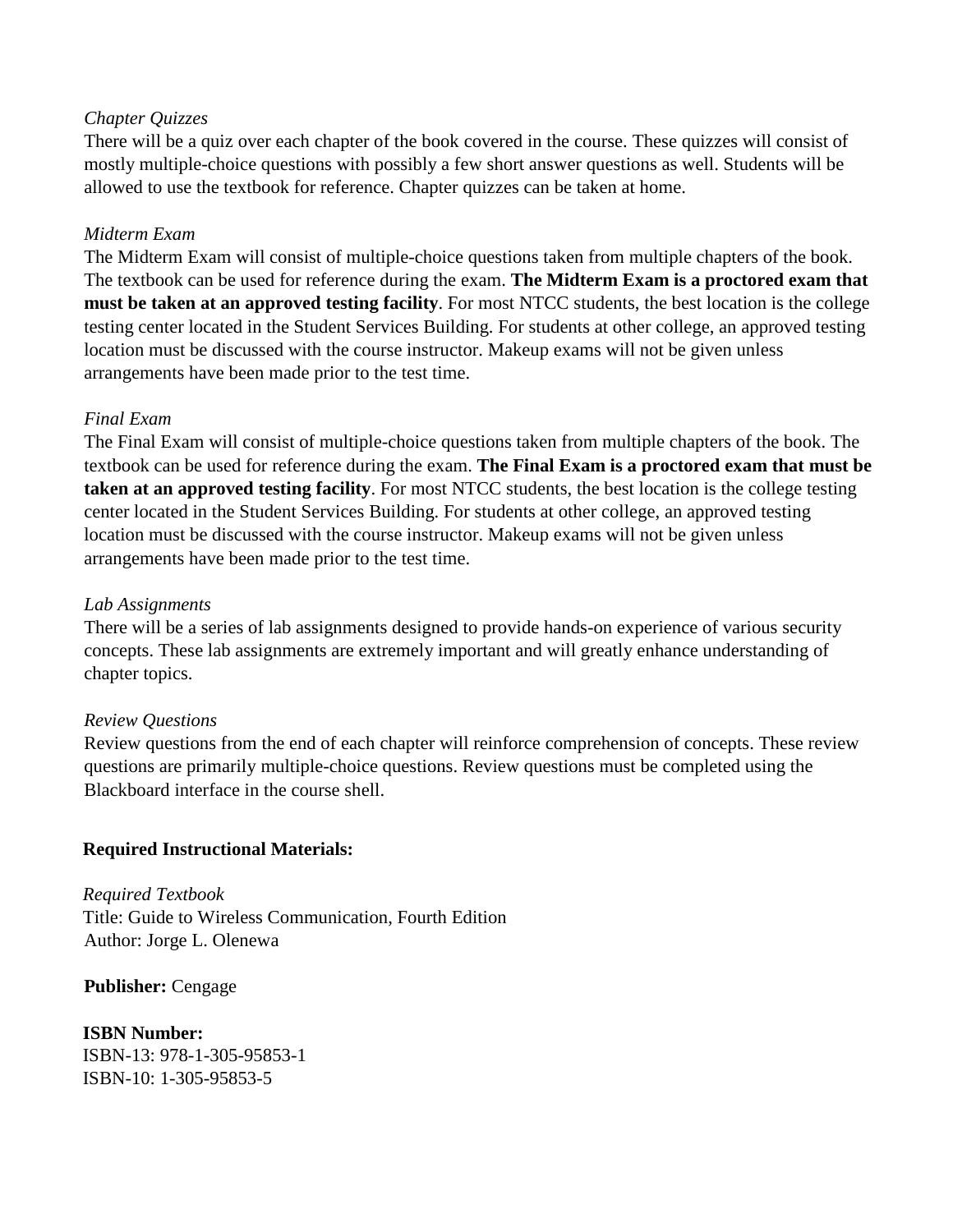## **Optional Instructional Materials:**

Related Wireless Communications YouTube Videos

## **Minimum Technology Requirements:**

You will need to have a dependable personal computer to complete the work for this course. You may be required to install and use some security related software and utilities.

**Required Computer Literacy Skills**: Basic computer literacy skills and abilities such as typing, copy / paste, file management are required in order to be successful in this course.

## **Course Structure and Overview:**

This course will be delivered through the online format using NTCC's Blackboard Learning Management System. The following general course information provides additional detail regarding expectations for the course.

Several elements are essential for your success in this course. You will need to be aware and understand these fully prior to starting the course.

- Online courses require extensive engagement (with other students, the instructor, and the course materials) as well as timely completion of assignments. Assignments are due by the posted due dates so keeping up with the schedule is essential to your success. Your personal schedule must allow you to keep up with the due dates for the readings, assignments, quizzes, and exams.
- You must have continuous access to a working and dependable computer and Internet provider.
- A USB flash drive for file storage and transport as well as headphones for listening to online lectures and other videos is recommended.
- Be prepared and read the appropriate material in the textbook as well as view the related course videos.
- You are expected to turn in completed assignments through Blackboard. Any assignments marked late by the interface may receive up to a 10% late penalty.
- No assignments will be accepted unreasonably late.
- Unless specifically indicated by the instructor, collaboration on assignments among students is not intended or allowed. Assignments are to be performed individually, and any material handed in by a student should represent that student's own work.
- If two students turn in assignments that are identical or very nearly identical, BOTH students will be given a 0 for that assignment. Don't copy another student's work, and don't let someone else copy yours.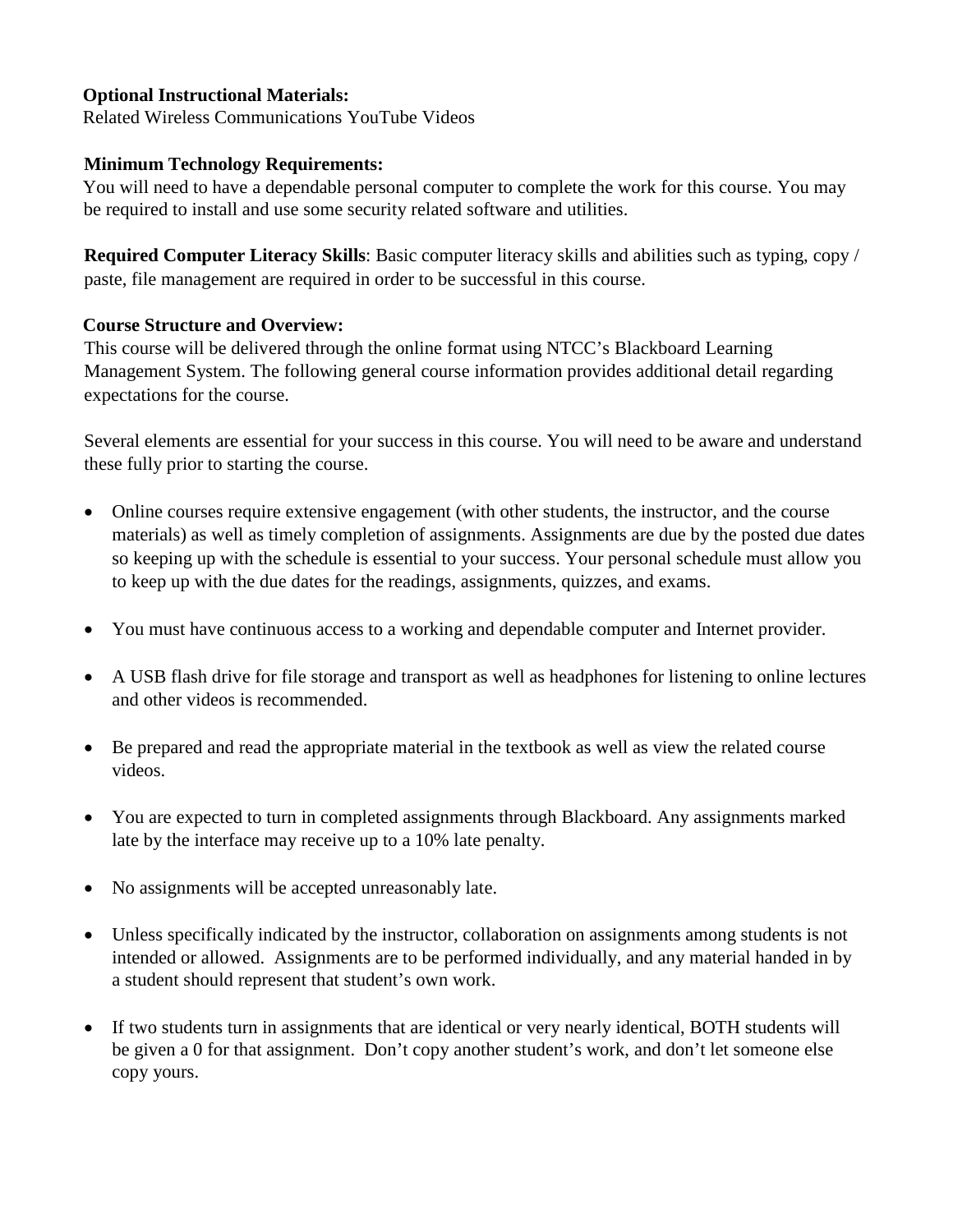## **Communications:**

The best method for communication with the instructor is through email wmcwhorter@ntcc.edu Every effort will be made to respond within 24 hours to student emails. It might take up to 48 hours on weekends. Students can also communicate in person outside of class by visiting the instructor during official office hours.

## **Course Policies:**

## *Withdrawal*

Students who wish to drop the course must do so by the deadline for student-initiated withdrawal. If circumstances cause you to stop attending classes, then you must still officially withdraw or expect to receive and F in the course. In addition, the instructor may withdraw a student from the course if the student fails to attend three consecutive class meetings.

## **NTCC Academic Honesty/Ethics Statement:**

NTCC upholds the highest standards of academic integrity. The college expects all students to engage in their academic pursuits in an honest manner that is beyond reproach using their intellect and resources designated as allowable by the course instructor. Students are responsible for addressing questions about allowable resources with the course instructor. Academic dishonesty such as cheating, plagiarism, and collusion is unacceptable and may result in disciplinary action. This course will follow the NTCC Academic Honesty and Academic Ethics policies stated in the Student Handbook. Refer to the student handbook for more information on these subjects.

#### **ADA Statement:**

It is the policy of NTCC to provide reasonable accommodations for qualified individuals who are students with disabilities. This College will adhere to all applicable federal, state, and local laws, regulations, and guidelines with respect to providing reasonable accommodations as required to afford equal educational opportunity. It is the student's responsibility to request accommodations. An appointment can be made with the Academic Advisor/Coordinator of Special Populations located in Student Services and can be reached at 903-434-8264. For more information and to obtain a copy of the Request for Accommodations, please refer to the special populations page on the NTCC website.

## **Family Educational Rights and Privacy Act (FERPA)**:

The Family Educational Rights and Privacy Act (FERPA) is a federal law that protects the privacy of student education records. The law applies to all schools that receive funds under an applicable program of the U.S. Department of Education. FERPA gives parents certain rights with respect to their children's educational records. These rights transfer to the student when he or she attends a school beyond the high school level. Students to whom the rights have transferred are considered "eligible students." In essence, a parent has no legal right to obtain information concerning the child's college records without the written consent of the student. In compliance with FERPA, information classified as "directory information" may be released to the general public without the written consent of the student unless the student makes a request in writing. Directory information is defined as: the student's name, permanent address and/or local address, telephone listing, dates of attendance, most recent previous education institution attended, other information including major, field of study, degrees, awards received, and participation in officially recognized activities/sports.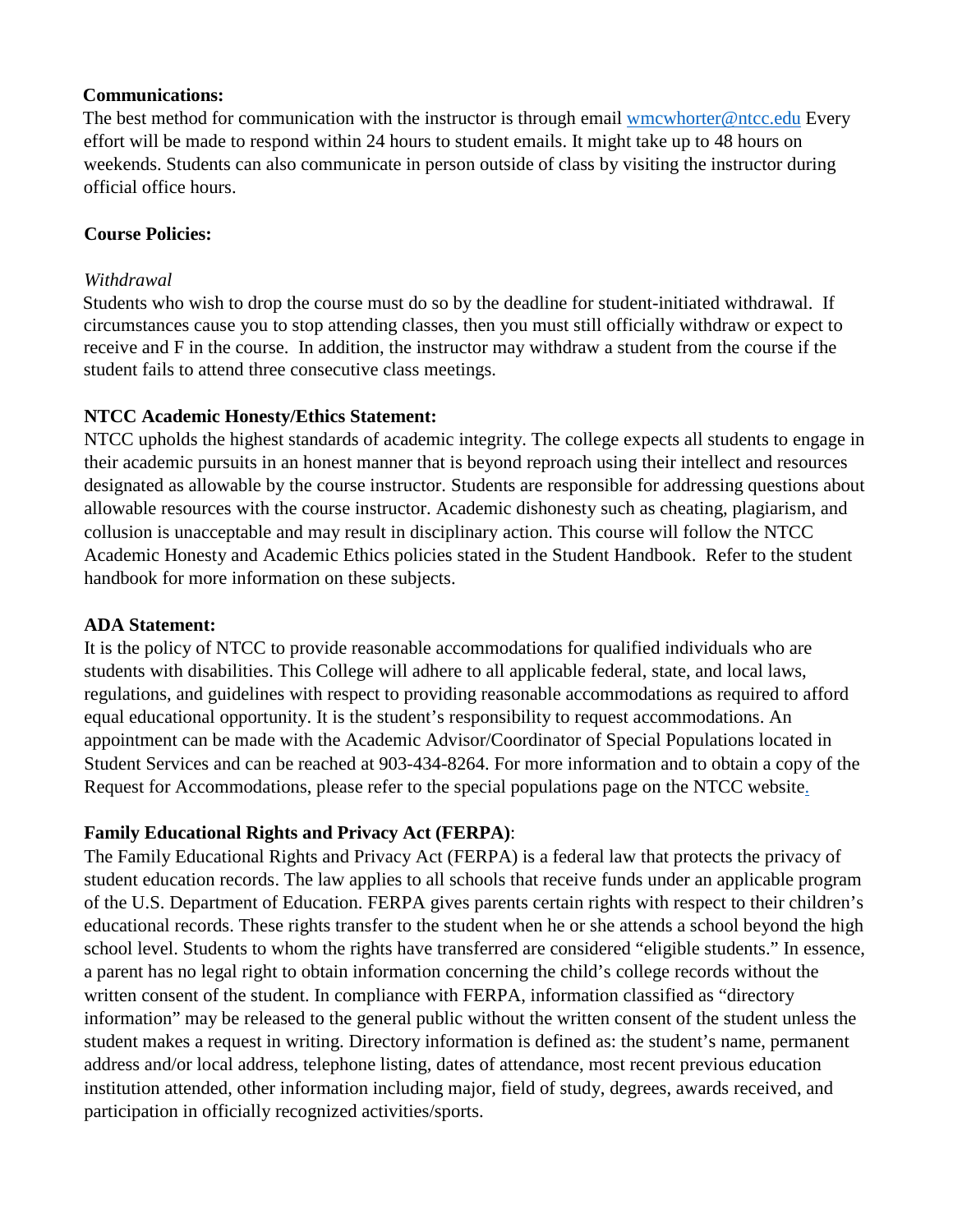**Tentative Course Timeline (NOTE: instructor reserves the right to make adjustments to this**  timeline at any point in the term): See attached schedule sheet.